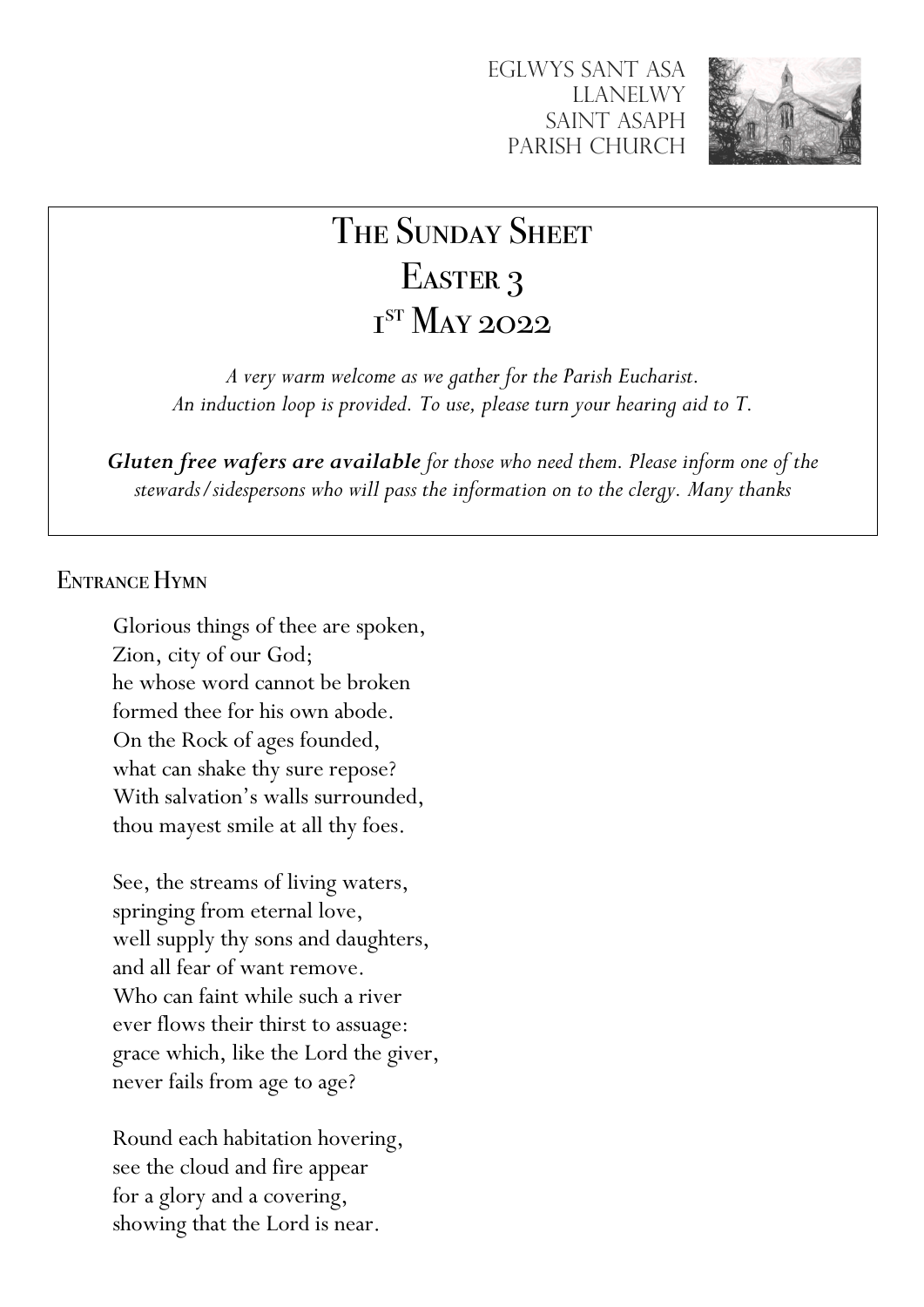Thus they march, the pillar leading, light by night and shade by day; daily on the manna feeding which he gives them when they pray.

Saviour, since of Zion's city I though grace a member am, let the world deride or pity, I will glory in thy name. Fading is the worlding's pleasure, all his boasted pomp and show; solid joys and lasting treasure, none but Zion's children know.

> *John Newton 1725-1807 Tune: Abbot's Leigh*

#### THE COLLECT

Almighty Father, who in your great mercy gladdened the disciples with the sight of the risen Lord: give us such knowledge of his presence with us, that we may be strengthened and sustained by his risen life and serve you continually in righteousness and truth; through Jesus Christ your Son our Lord, who is alive and reigns with you, in the unity of the Holy Spirit, one God, now and for ever. **Amen.**

Acts 9.1-6

A reading from the Acts of the Apostles.

Saul, still breathing threats and murder against the disciples of the Lord, went to the high priest and asked him for letters to the synagogues at Damascus, so that if he found any who belonged to the Way, men or women, he might bring them bound to Jerusalem. Now as he was going along and approaching Damascus, suddenly a light from heaven flashed around him. He fell to the ground and heard a voice saying to him, 'Saul, Saul, why do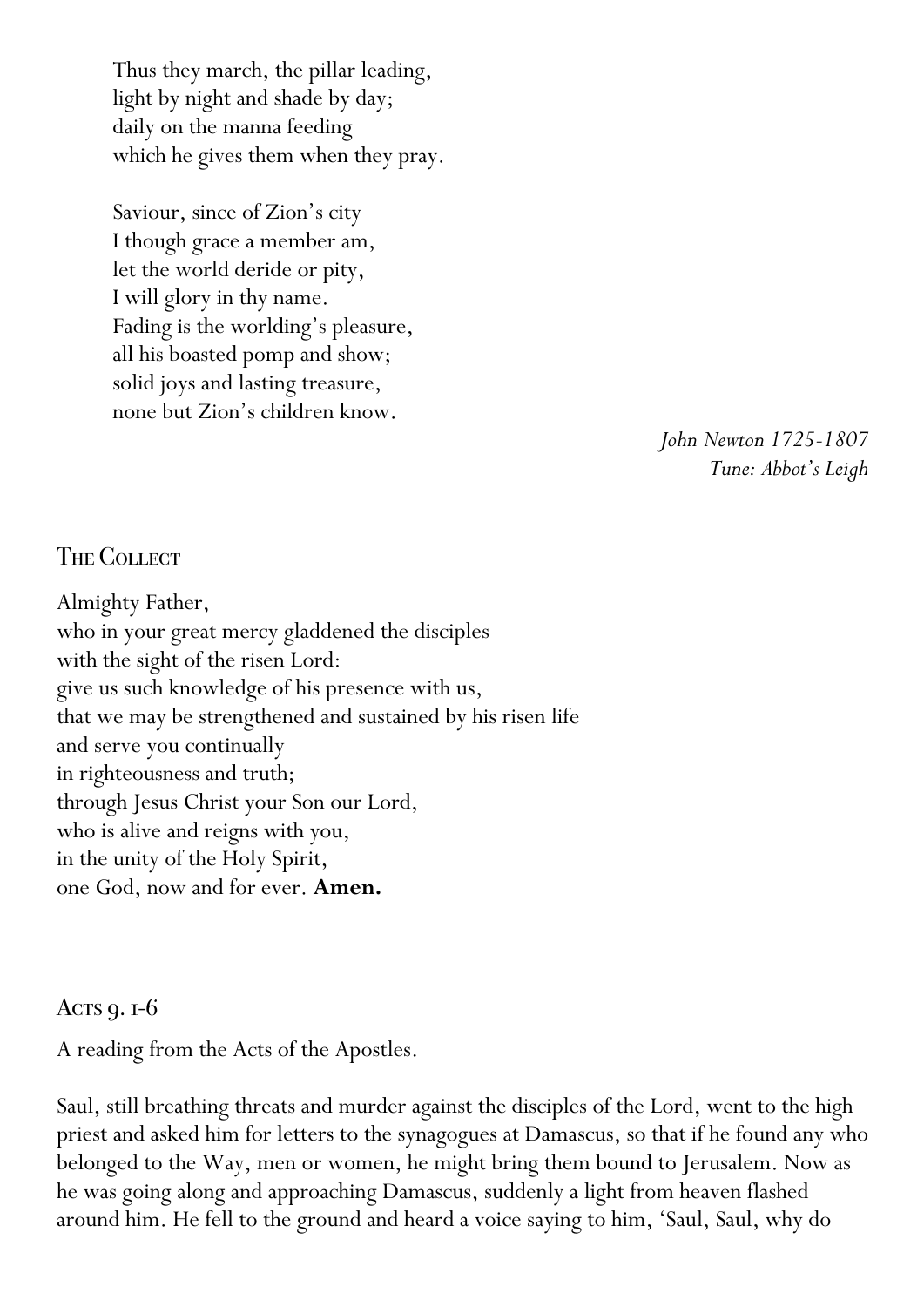you persecute me?' He asked, 'Who are you, Lord?' The reply came, 'I am Jesus, whom you are persecuting. But get up and enter the city, and you will be told what you are to do.'

#### For the word of the Lord: **Thanks be to God.**

The Gospel *Please Stand*

Alleluia. Alleluia. Jesus said, 'I am the resurrection and the life. Everyone who lives and believes in me will never die". **Alleluia.**

JOHN 21. I-19

Listen to the Gospel of Christ according to Saint John. **Glory to you, O Lord.**

Jesus showed himself again to the disciples by the Sea of Tiberias; and he showed himself in this way. Gathered there together were Simon Peter, Thomas called the Twin, Nathanael of Cana in Galilee, the sons of Zebedee, and two others of his disciples. Simon Peter said to them, 'I am going fishing.' They said to him, 'We will go with you.' They went out and got into the boat, but that night they caught nothing. Just after daybreak, Jesus stood on the beach; but the disciples did not know that it was Jesus. Jesus said to them, 'Children, you have no fish, have you?' They answered him, 'No.' He said to them, 'Cast the net to the right side of the boat, and you will find some.' So they cast it, and now they were not able to haul it in because there were so many fish. That disciple whom Jesus loved said to Peter, 'It is the Lord!' When Simon Peter heard that it was the Lord, he put on some clothes, for he was naked, and jumped into the lake. But the other disciples came in the boat, dragging the net full of fish, for they were not far from the land, only about a hundred yards off.

When they had gone ashore, they saw a charcoal fire there, with fish on it, and bread. Jesus said to them, 'Bring some of the fish that you have just caught.' So Simon Peter went aboard and hauled the net ashore, full of large fish, a hundred and fifty-three of them; and though there were so many, the net was not torn. Jesus said to them, 'Come and have breakfast.' Now none of the disciples dared to ask him, 'Who are you?' because they knew it was the Lord. Jesus came and took the bread and gave it to them, and did the same with the fish. This was now the third time that Jesus appeared to the disciples after he was raised from the dead.

When they had finished breakfast, Jesus said to Simon Peter, 'Simon son of John, do you love me more than these?' He said to him, 'Yes, Lord; you know that I love you.' Jesus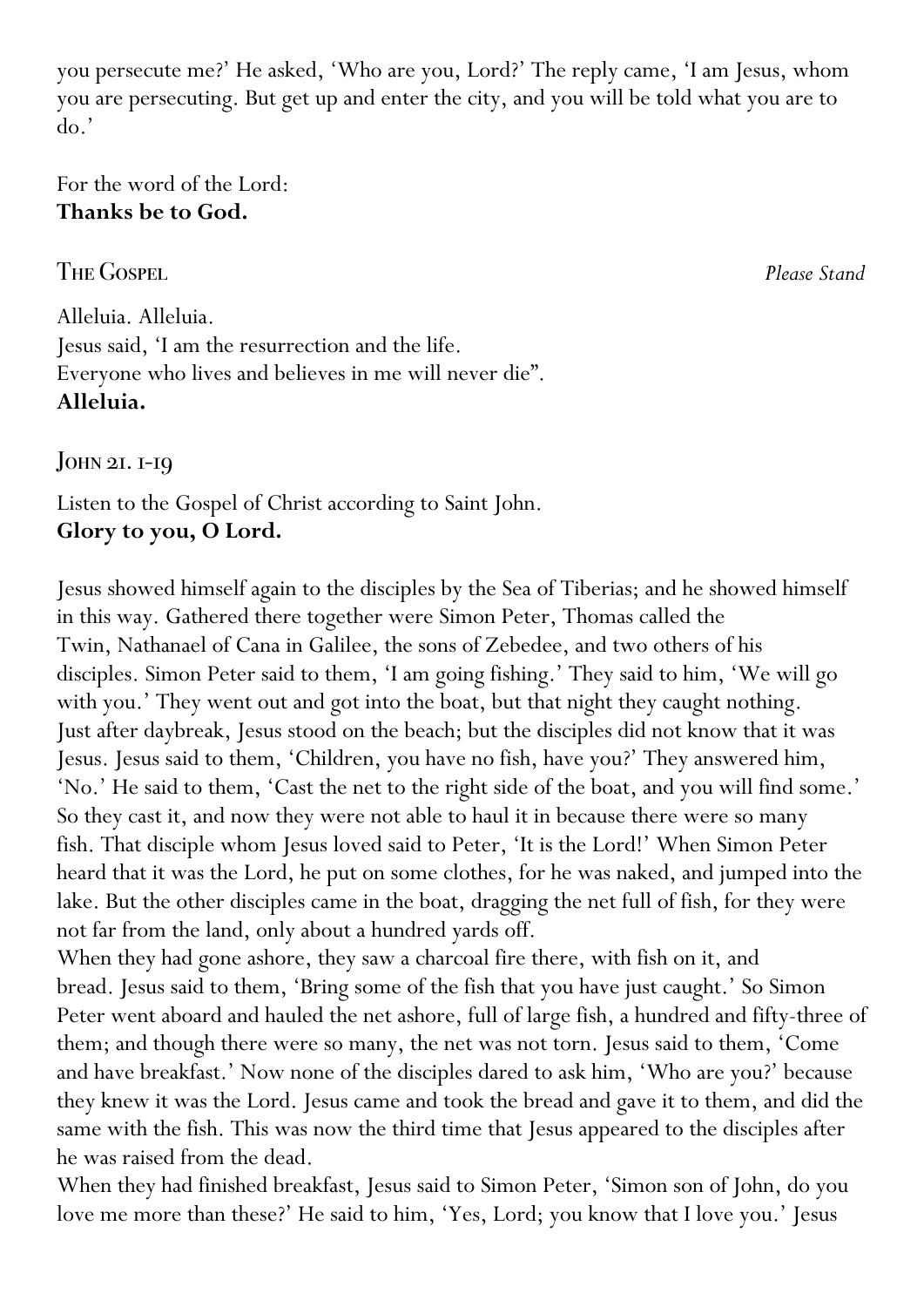said to him, 'Feed my lambs.' A second time he said to him, 'Simon son of John, do you love me?' He said to him, 'Yes, Lord; you know that I love you.' Jesus said to him, 'Tend my sheep.' He said to him the third time, 'Simon son of John, do you love me?' Peter felt hurt because he said to him the third time, 'Do you love me?' And he said to him, 'Lord, you know everything; you know that I love you.' Jesus said to him, 'Feed my sheep. Very truly, I tell you, when you were younger, you used to fasten your own belt and to go wherever you wished. But when you grow old, you will stretch out your hands, and someone else will fasten a belt around you and take you where you do not wish to go.'(He said this to indicate the kind of death by which he would glorify God.) After this he said to him, 'Follow me.'

This is the Gospel of the Lord. **Praise to you, O Christ.**

#### OFFERTORY HYMN

All I once held dear, built my life upon All this world reveres, and wars to own All I once thought gain I have counted loss Spent and worthless now, compared to this:

*Knowing you, Jesus Knowing you, there is no greater thing You're my all, you're the best You're my joy, my righteousness And I love you, Lord*

Now my heart's desire is to know you more To be found in you and known as yours To possess by faith what I could not earn All-surpassing gift of righteousness:

Oh, to know the power of your risen life And to know You in Your sufferings To become like you in your death, my Lord So with you to live and never die:

*Graham Kendrick b.1950*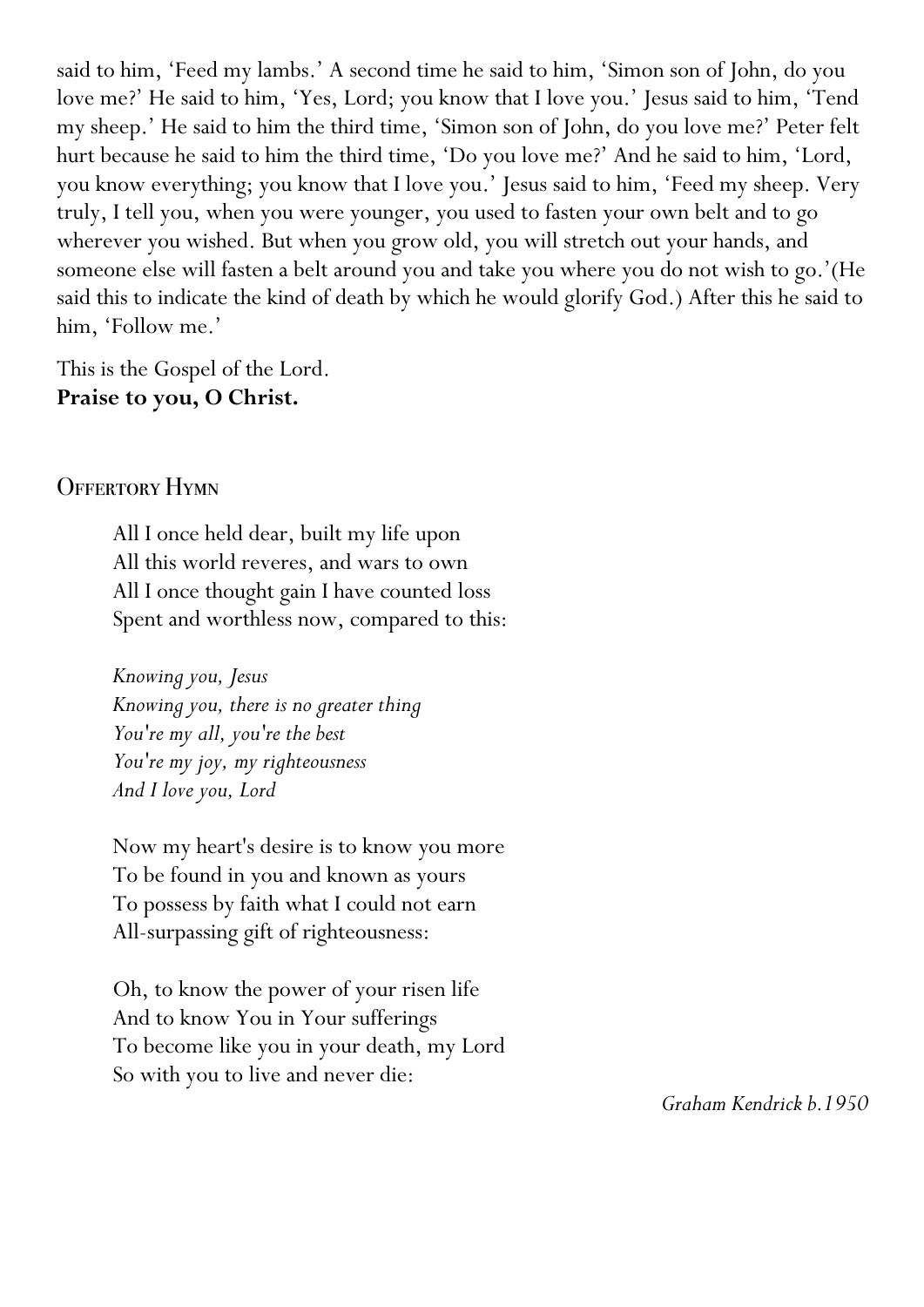#### PRAYER OVER THE GIFTS

Creator of all, you wash away our sins in water, you give us new birth by the Spirit, and redeem us in the blood of Christ. As we celebrate the resurrection, renew your gift of life within us. We ask this in the name of Jesus Christ the risen Lord. **Amen.**

#### Hymn at the end of Communion

Open our eyes Lord we want to see Jesus To reach out and touch Him and say that we love Him Open our ears Lord and Help us to listen Open our eyes Lord we want to see Jesus.

*Words & Music: Robert Cull b.1949*

#### Post Communion Prayer

Living God, your Son made himself known to his disciples in the breaking of bread: open the eyes of our faith, that we may see him in all his redeeming work; who is alive and reigns, now and for ever. **Amen.**

#### Final Hymn

Ye choirs of new Jerusalem, your sweetest notes employ; the paschal victory to hymn in strains of holy joy.

Triumphant in his glory now His sceptre ruleth all; Earth, heaven, and hell before him bow And at his footstool fall.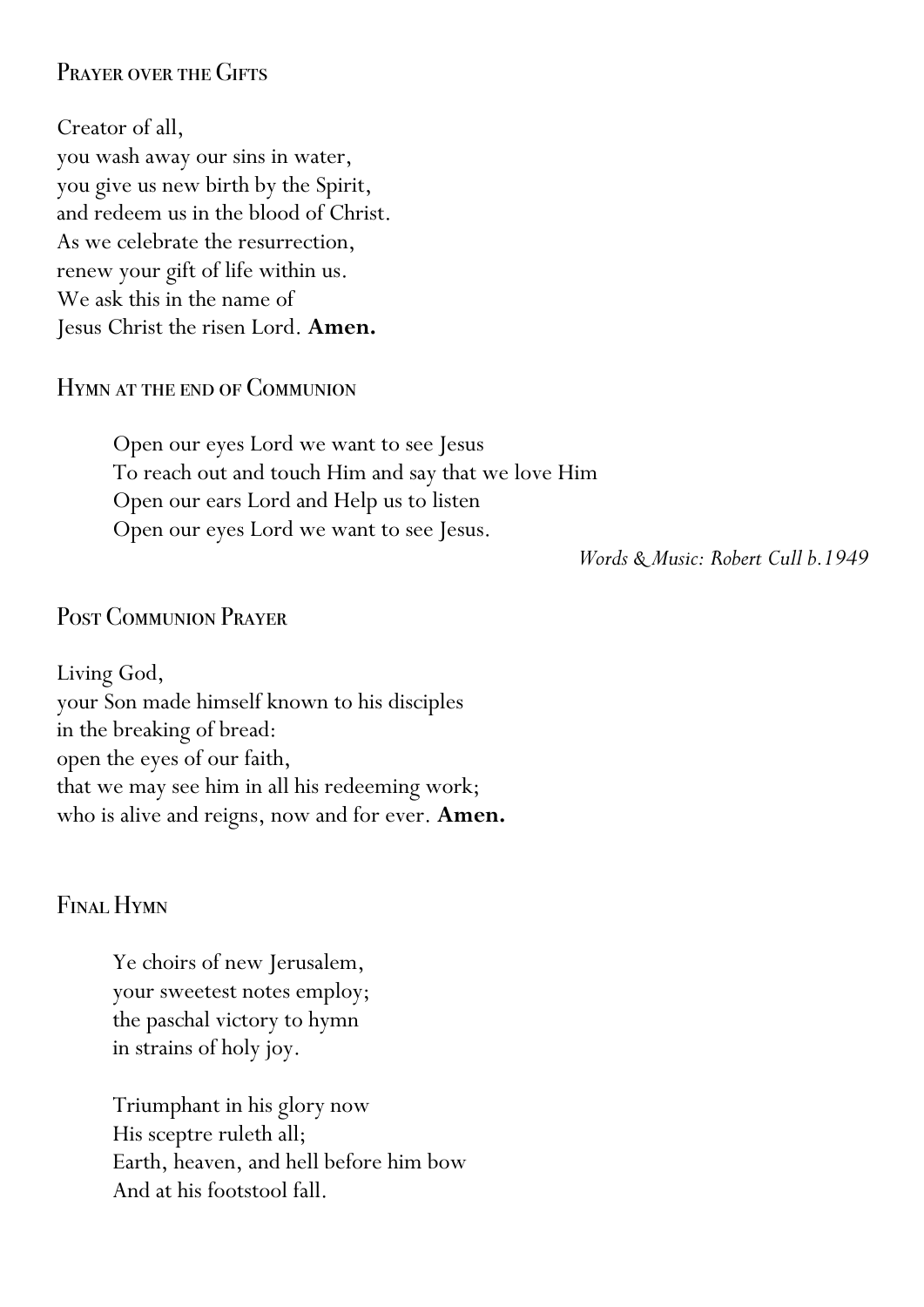While joyful thus his praise we sing, his mercy we implore, into his palace bright to bring and keep us evermore.

All glory to the Father be, all glory to the Son, all glory, Holy Ghost, to thee, while endless ages run. Alleluia! Amen!

> *St Fulbert of Chartres d 1028 Tr Robert Campbell 1814-68 Tune: St Fulbert H J Gauntlett 1805-76*